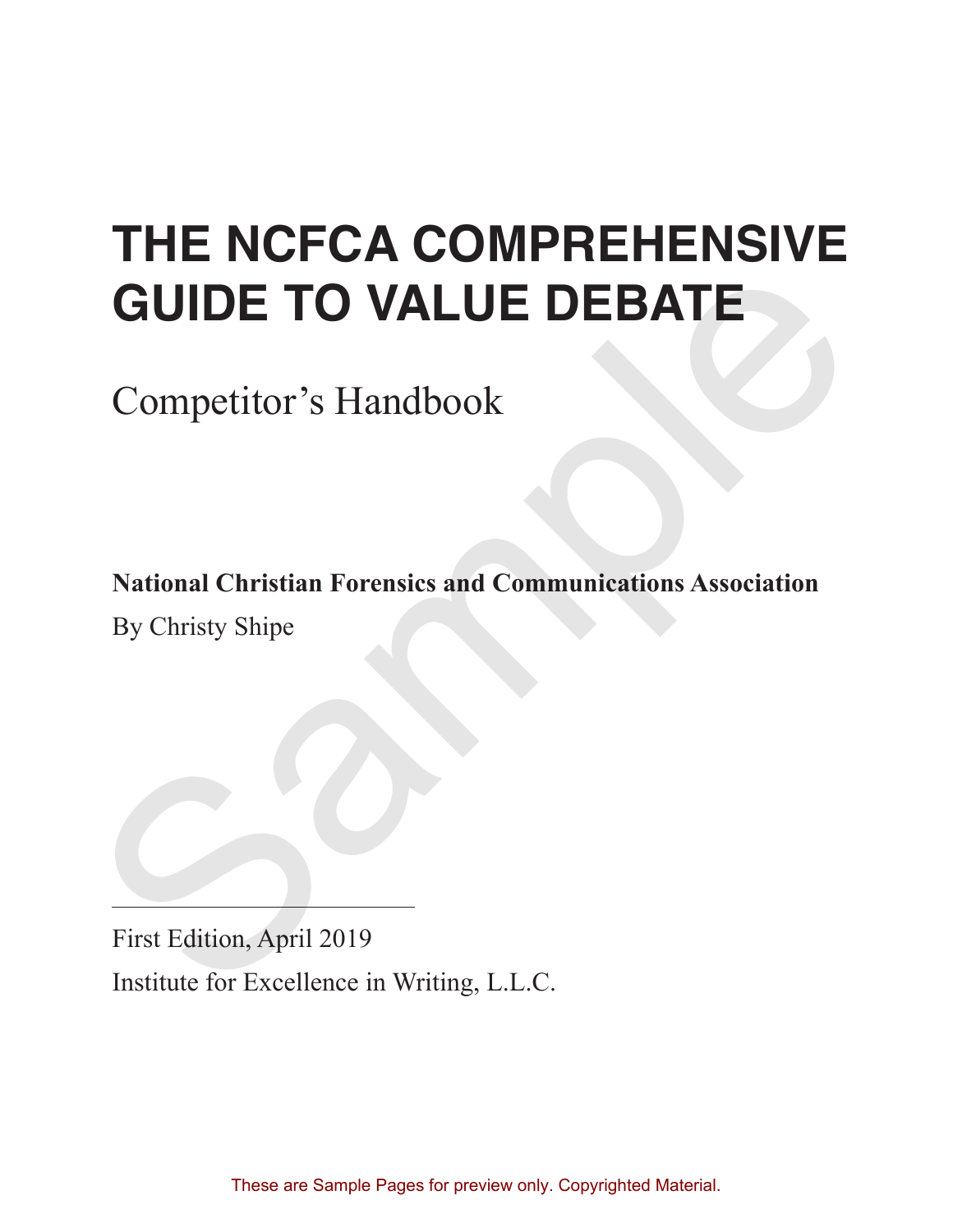### **Copyright Policy**

*The NCFCA Comprehensive Guide to Value Debate Competitor's Handbook*

First Edition, April 2019 Copyright © 2019 National Christian Forensics and Communications Association (NCFCA)

ISBN 978-1-62341-320-0

Our duplicating/copying policy for this **Competitor's Handbook**:

All rights reserved.

No part of this book may be reproduced, stored in a retrieval system, or transmitted in any form or by any means, electronic, mechanical, photocopying, recording, or otherwise, without the prior written permission of the author, except as provided by U.S.A. copyright law. Please note the specific policy below: Copyright That <br>
The NCPCA (Comprehensive Grade to Faidat Debate<br>
Compassion's Nondbook<br>
Compassion (NCTCA)<br>
Copyright to 2019 National Christian Forensies and Communications Association (NCTCA)<br>
ISBN 978-1-62341-320-0<br>
Ou

**Home use:** Because this Competitor's Handbook may not be reproduced, each coach must purchase his or her own copy.

**Club or co-op classes:** Because this Competitor's Handbook may not be reproduced, each coach must purchase his or her own copy.

**Club or classroom teachers:** Because this Competitor's Handbook may not be reproduced, each teacher must purchase his or her own copy.

**Library use:** This Competitor's Handbook may be checked out of a lending library provided patrons agree not to make copies.

Additional copies of this Competitor's Handbook may be purchased from **IEW.com/NC-GVD-H**.

Institute for Excellence in Writing 8799 N. 387 Rd. Locust Grove, OK 74352 800.856.5815 info@IEW.com IEW.com Printed in the United States of America

IEW® is a registered trademark of the Institute for Excellence in Writing, L.L.C.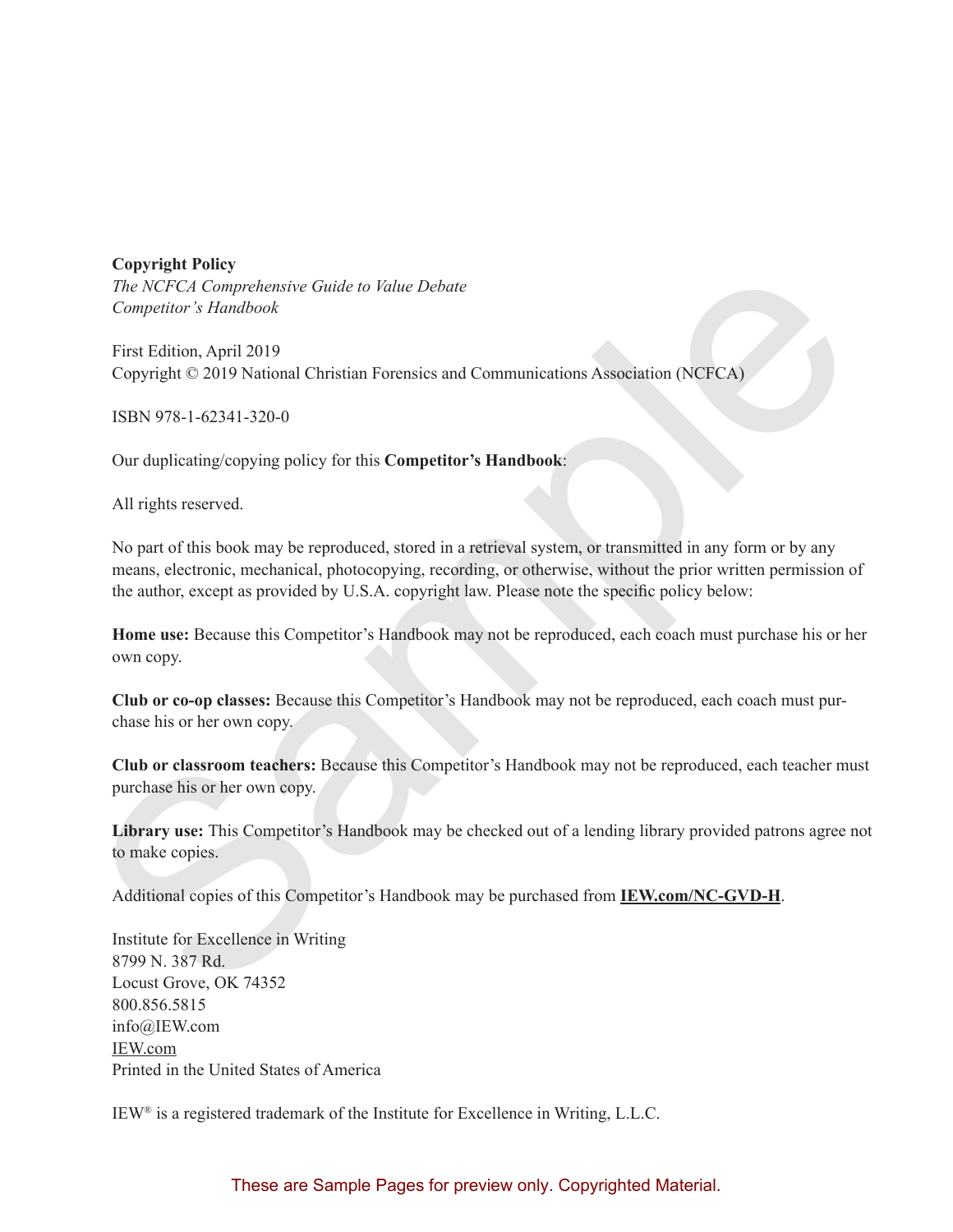| <b>LESSON 2: PRESUPPOSTIONS</b> |  |
|---------------------------------|--|
|                                 |  |
|                                 |  |
|                                 |  |
|                                 |  |
|                                 |  |
|                                 |  |
|                                 |  |
|                                 |  |
|                                 |  |
| Discussion Questions 21         |  |
|                                 |  |
|                                 |  |
|                                 |  |
|                                 |  |
|                                 |  |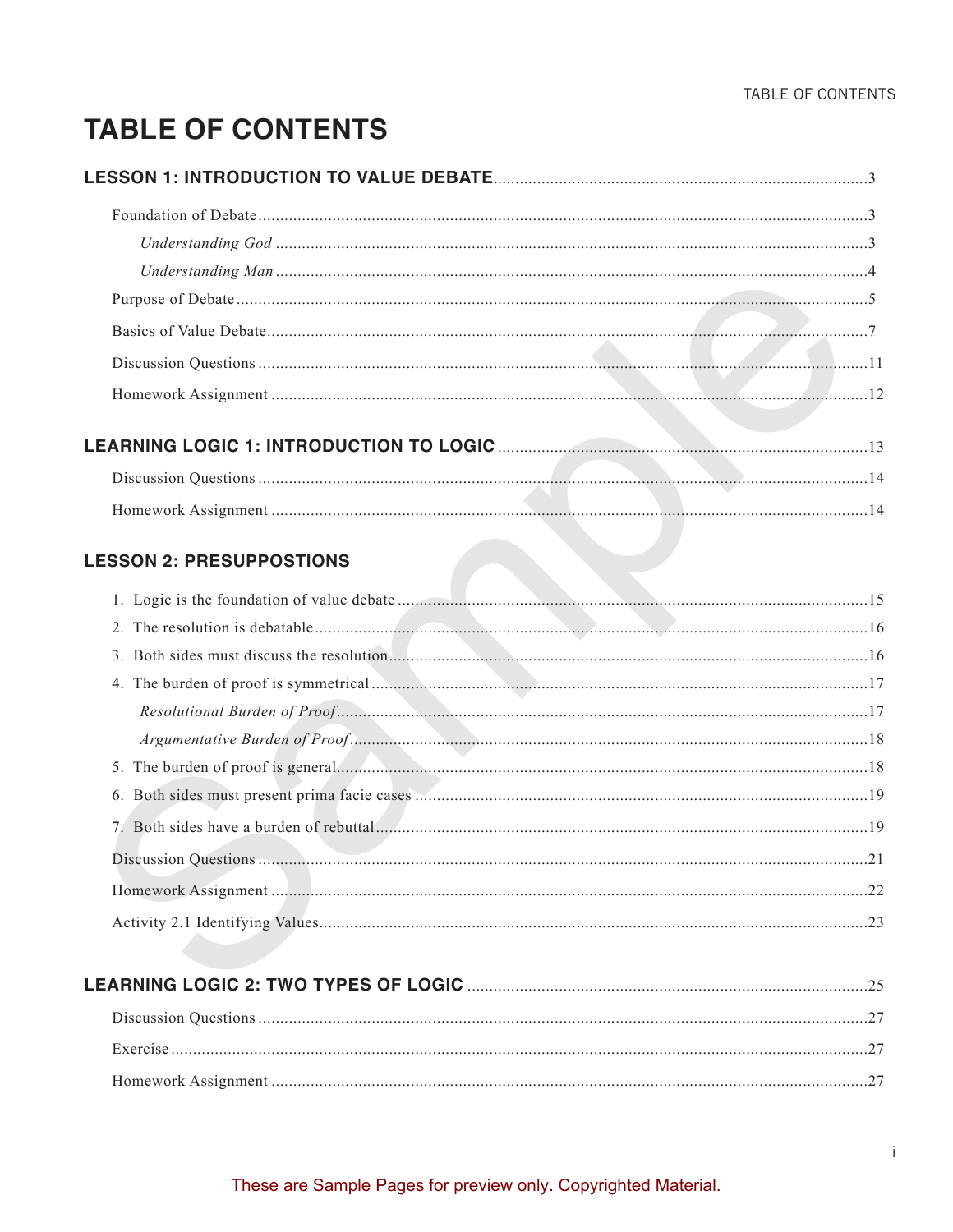| Homework Assignment 2000 and 2000 and 2000 and 2000 and 2000 and 2000 and 2000 and 2000 and 2000 and 2000 and 2000 and 2000 and 2000 and 2000 and 2000 and 2000 and 2000 and 2000 and 2000 and 2000 and 2000 and 2000 and 2000 |  |
|--------------------------------------------------------------------------------------------------------------------------------------------------------------------------------------------------------------------------------|--|
|                                                                                                                                                                                                                                |  |
|                                                                                                                                                                                                                                |  |
|                                                                                                                                                                                                                                |  |
|                                                                                                                                                                                                                                |  |
|                                                                                                                                                                                                                                |  |
|                                                                                                                                                                                                                                |  |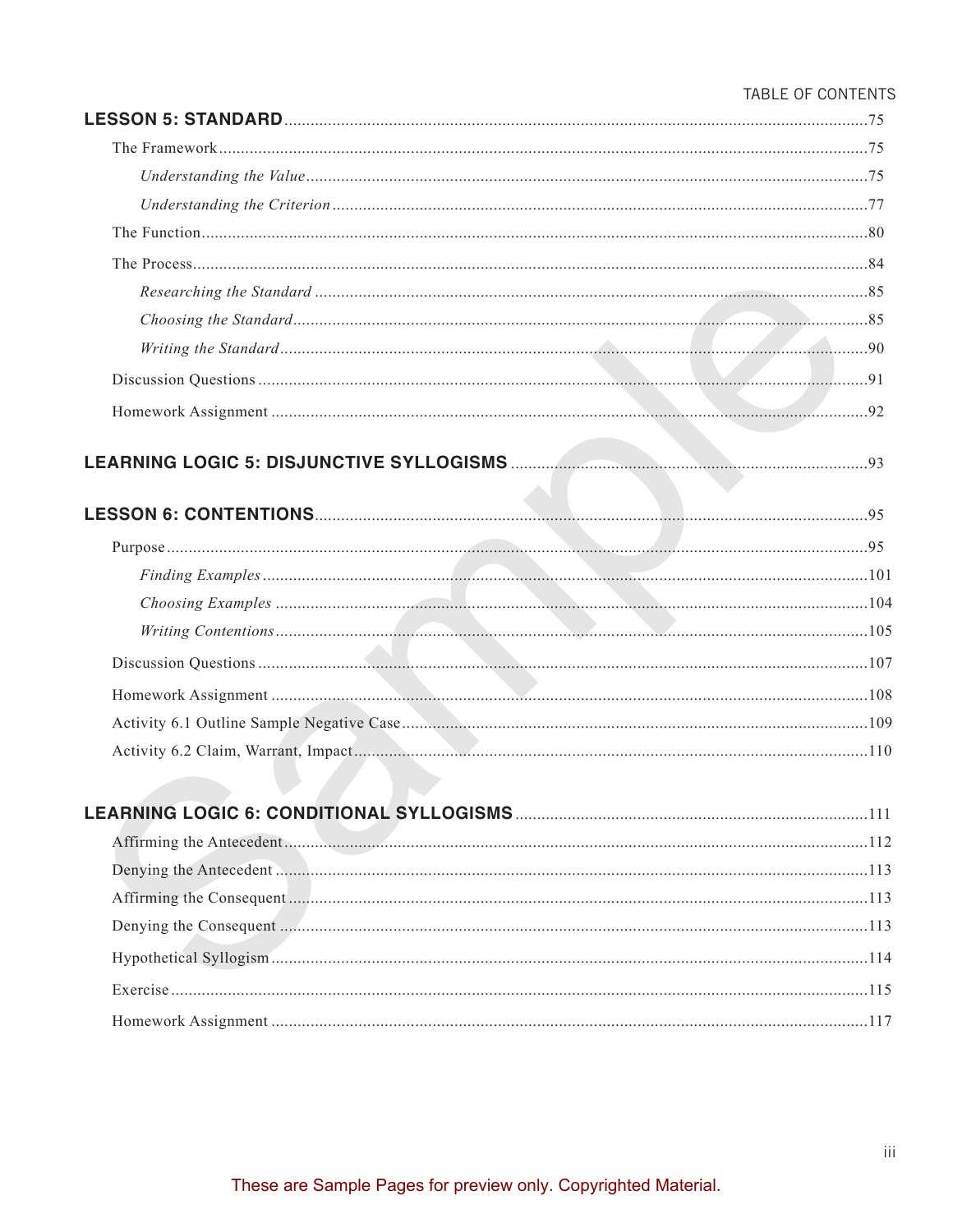| Refuting Rule Violations (Committee of the Committee of the Committee of the Committee of the Committee of the |  |
|----------------------------------------------------------------------------------------------------------------|--|
|                                                                                                                |  |
|                                                                                                                |  |
|                                                                                                                |  |
|                                                                                                                |  |
|                                                                                                                |  |
|                                                                                                                |  |
|                                                                                                                |  |
|                                                                                                                |  |
|                                                                                                                |  |
|                                                                                                                |  |
|                                                                                                                |  |
|                                                                                                                |  |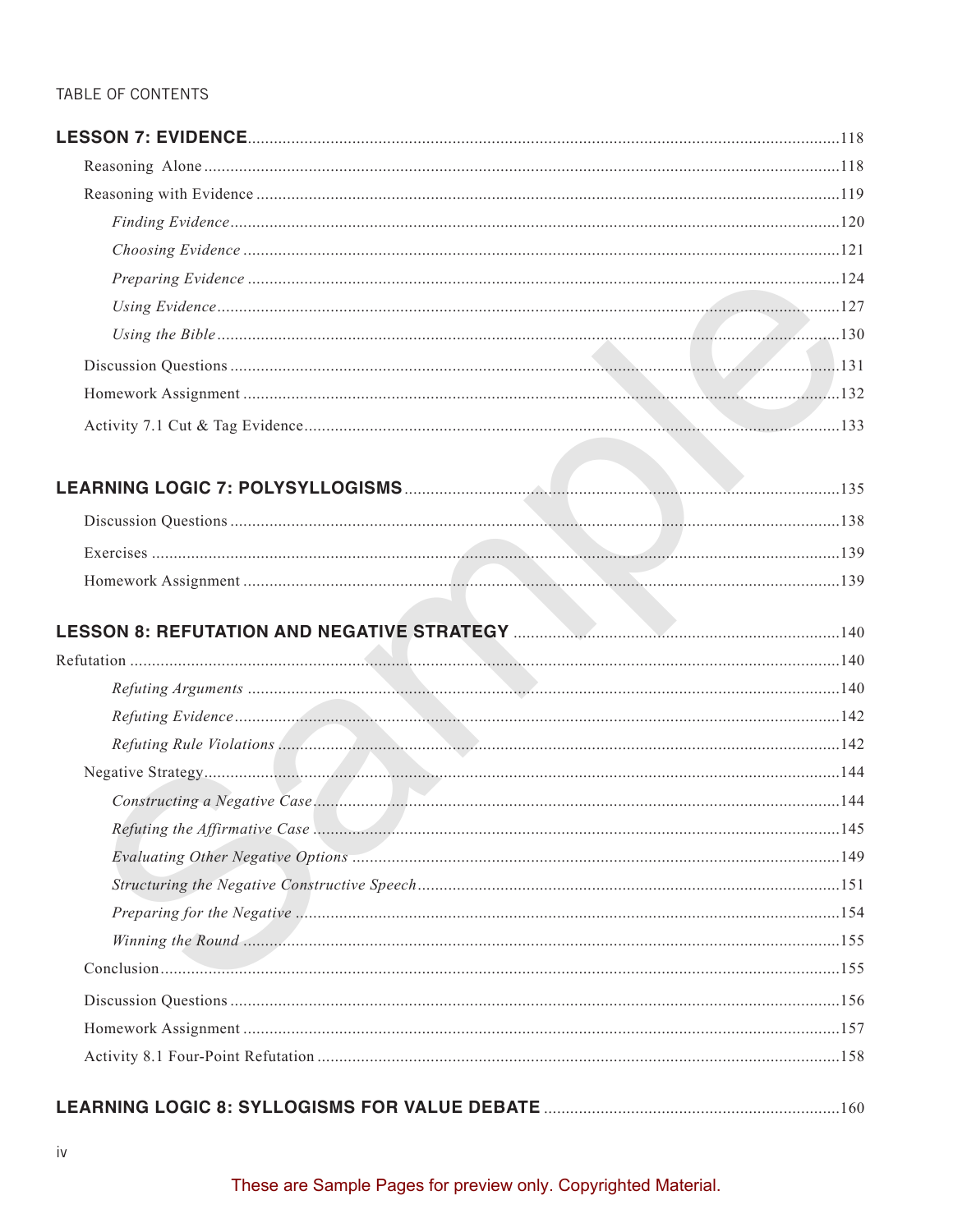# These are Sample Pages for preview only. Copyrighted Material.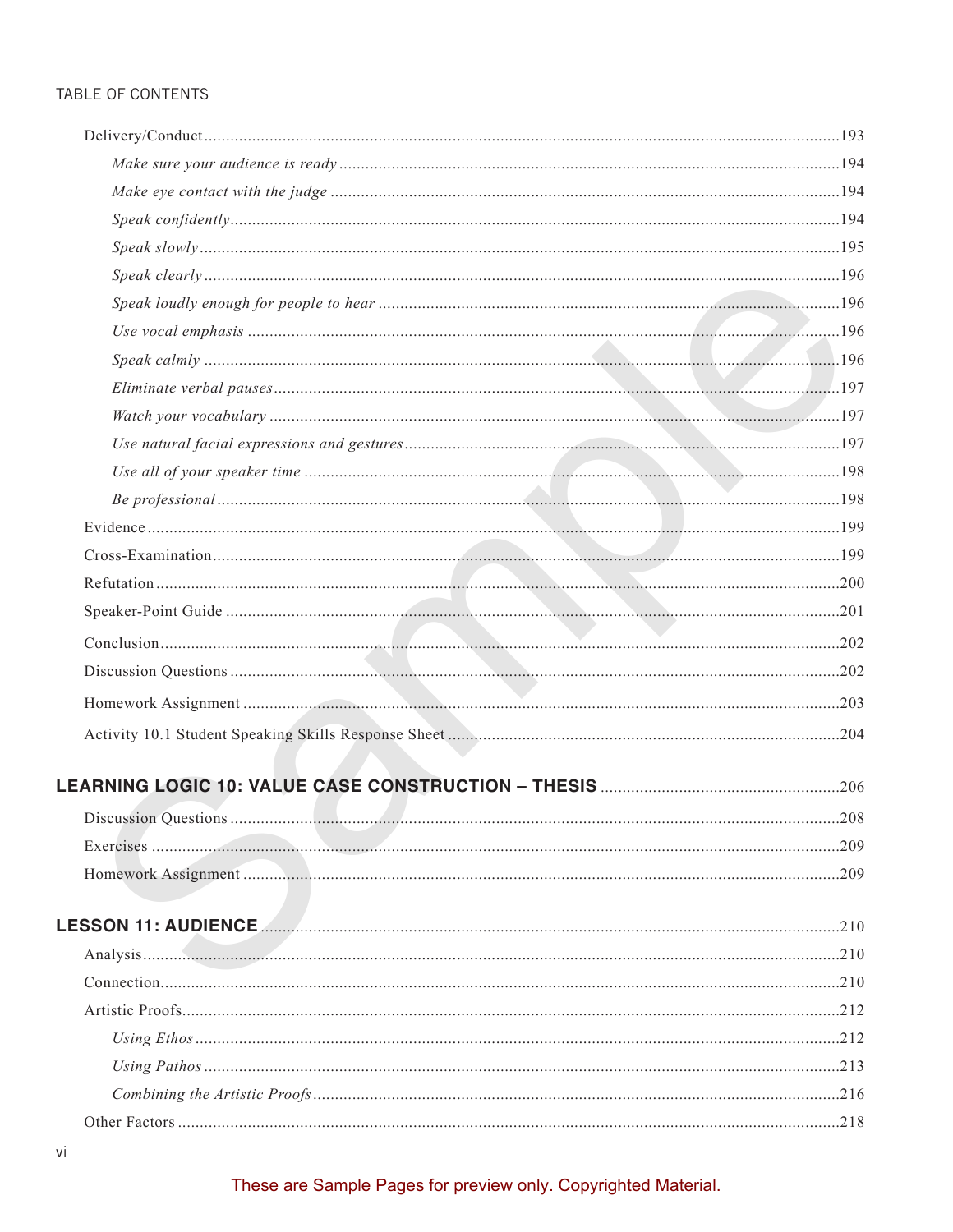| 223 |
|-----|
| 224 |
| 225 |

| LEARNING LOGIC 11: VALUE CASE CONSTRUCTION - STANDARD <b>Example 226</b> 226 |  |
|------------------------------------------------------------------------------|--|
| $Frame work \dots 226$                                                       |  |
|                                                                              |  |
|                                                                              |  |
|                                                                              |  |
|                                                                              |  |
| LESSON 12: THE DEBATE ROUND MARKED AND RELEASED AND RELEASED AT 235          |  |
|                                                                              |  |
|                                                                              |  |
|                                                                              |  |
|                                                                              |  |
|                                                                              |  |
|                                                                              |  |
|                                                                              |  |
|                                                                              |  |
|                                                                              |  |
|                                                                              |  |
|                                                                              |  |
|                                                                              |  |
|                                                                              |  |
|                                                                              |  |
|                                                                              |  |
|                                                                              |  |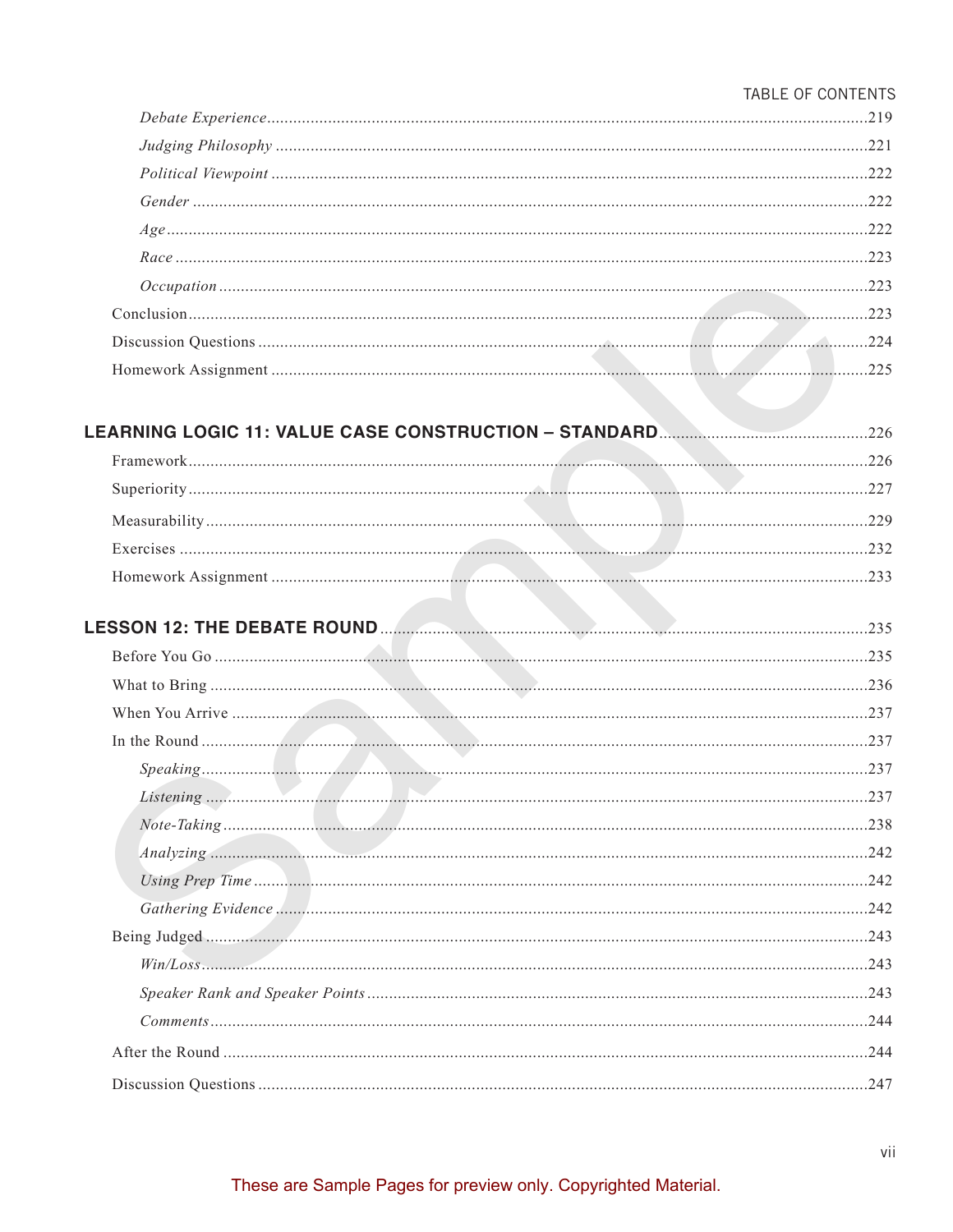| <b>LEARNING LOGIC 12: VALUE CASE CONSTRUCTION -</b> |      |
|-----------------------------------------------------|------|
|                                                     | .248 |
|                                                     |      |
|                                                     |      |
|                                                     |      |
|                                                     |      |
|                                                     | 255  |
|                                                     | 255  |
|                                                     | .258 |
|                                                     | .263 |
|                                                     | .267 |
|                                                     |      |
|                                                     |      |
|                                                     |      |
|                                                     | .284 |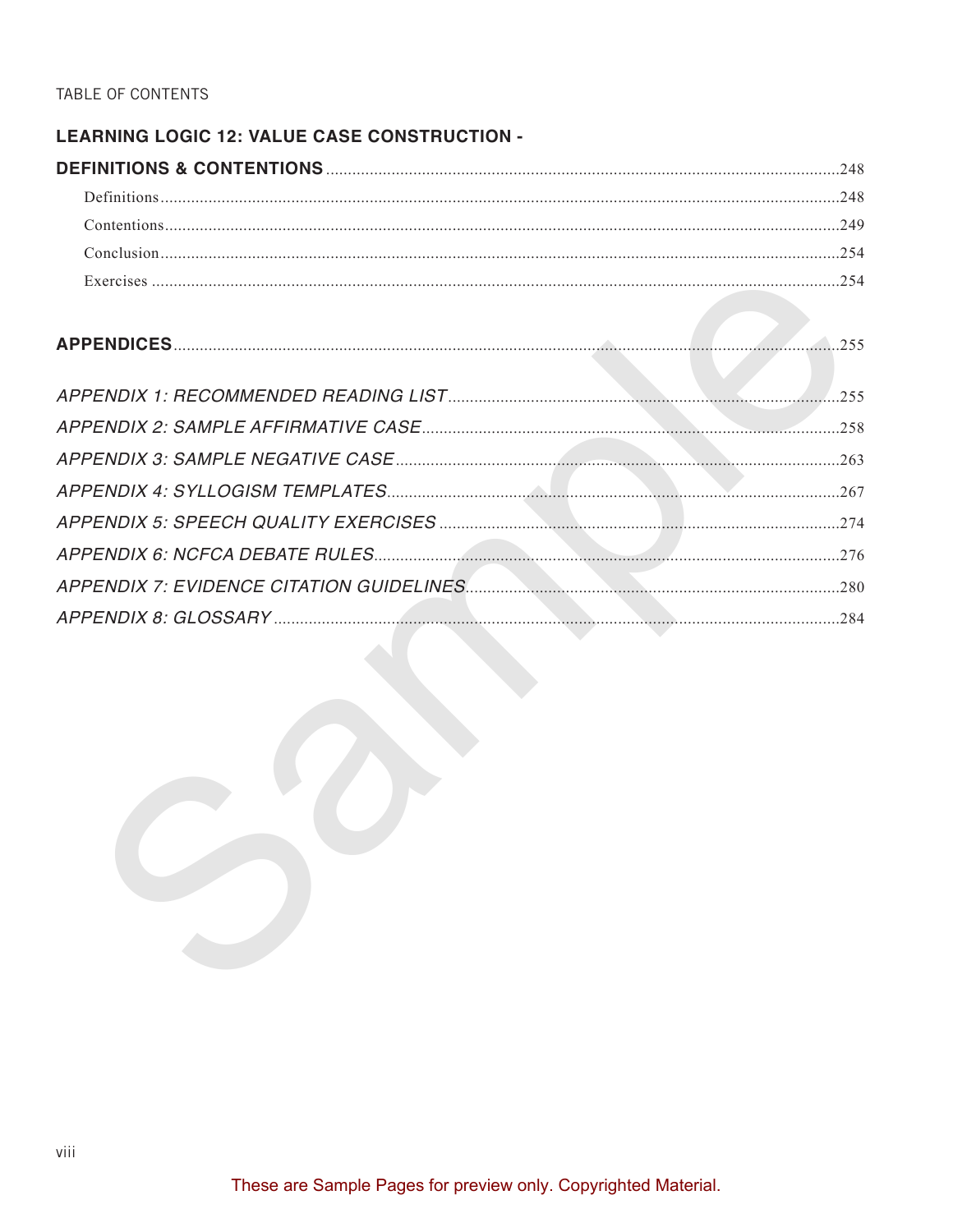These are Sample Pages for preview only. Copyrighted Material.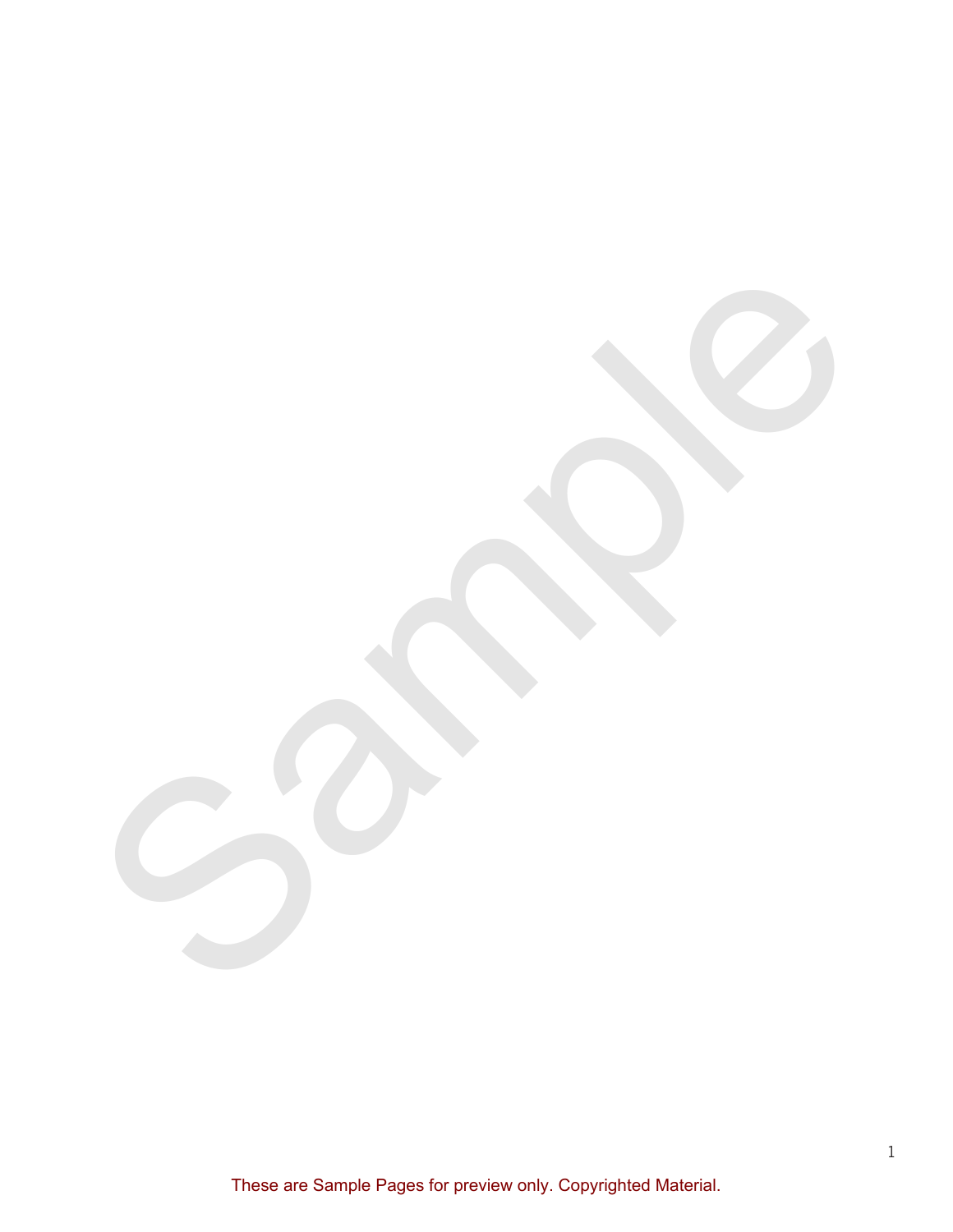# **BEFORE LESSON 1**

# *ALL STUDENTS*

- Read Lesson 1.
- Be prepared to answer the discussion questions.
- Be prepared for a Lesson 1 Terms to Know quiz.

# *LOGIC ASSIGNMENT*

- Read Learning Logic 1.
- Be prepared to answer the questions.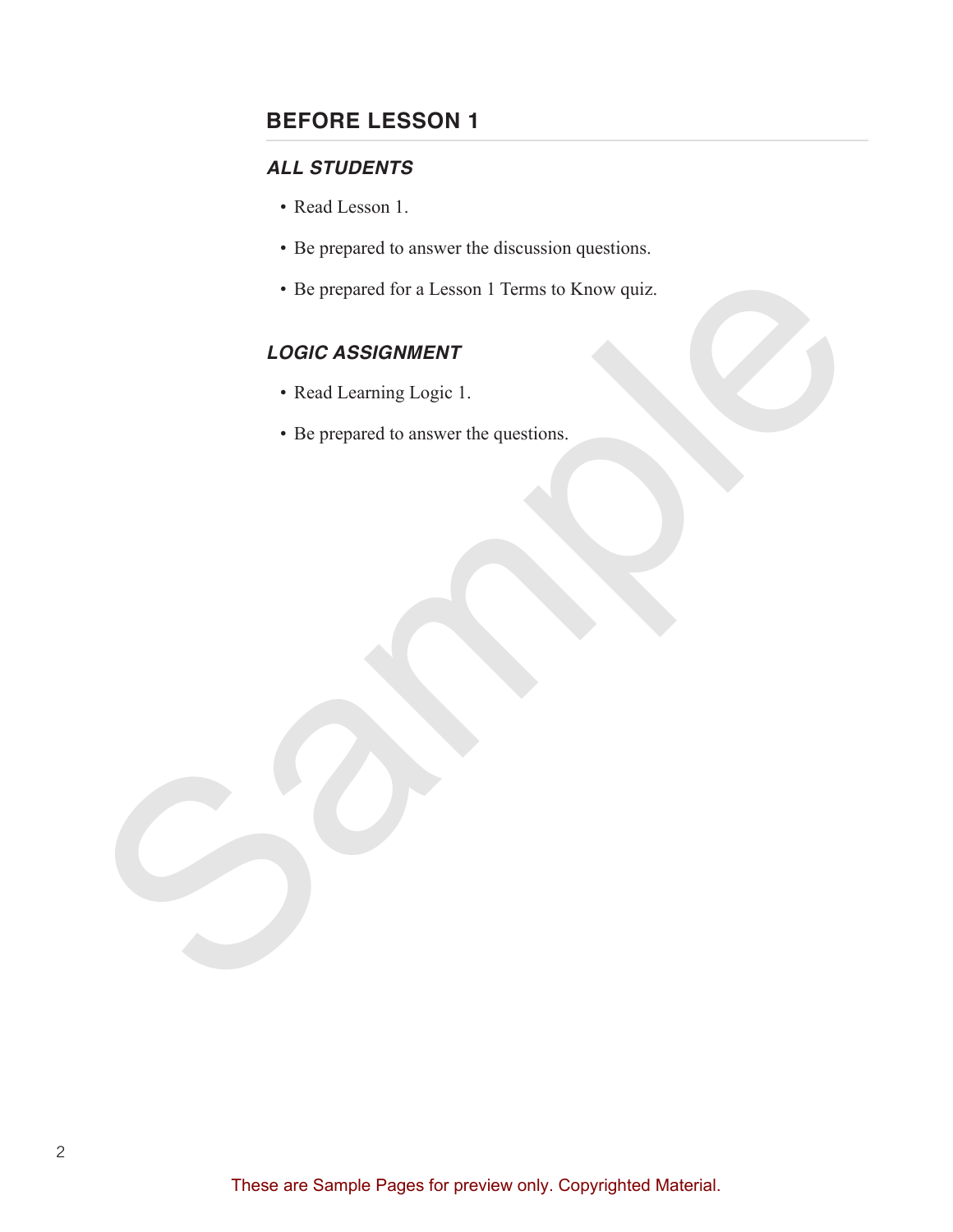# LESSON 1

# **INTRODUCTION TO VALUE DEBATE**

The right to argue freely has been prized throughout history. From the time of the ancient Greeks, the art of debate has been instrumental in shaping the philosophy, politics, and culture of mankind. America's Founding Fathers highly prized the right to argue freely, enshrining that principle in the First Amendment to our Constitution. Political rulers will become tyrants, the Founders argued, unless the people are guaranteed the right to speak and debate freely about the issues that affect their lives.

It is not only leaders and rulers who practice the art of debate. **Debate** is a common part of our experience as human beings. Chances are that you have been debating with your parents, siblings, and friends on a variety of issues since you were quite young. Debate is a discussion in which opposing arguments are made in order to persuade. The study of debate provides a structured way to learn the skills you need to speak persuasively in the face of opposition. Construction Political relation the constrained in the search of the search of the search of the search of the search of the search of the search of the search of the search of the search of the search of the search of th

# **FOUNDATION OF DEBATE**

Debate is a common part of our experience as human beings, but why? Why do we argue with one another? At a basic level, we argue because we don't always agree with one another. We want to persuade other people to see things our way.

Why do we disagree? We disagree because we have different opinions and understandings of the issues that affect our lives. Why do we have different opinions and understandings? We have different opinions because no one has a perfect understanding of everything. No human being has perfect knowledge.

Why don't we have perfect knowledge? None of us has perfect knowledge because that's how God created us. Ah. Now we are getting somewhere.

Do you see how even an exploration of debate leads us back to the existence and nature of God? All subjects, including debate, lead us back to God, which is why a study of debate must begin with a study of God.

# *UNDERSTANDING GOD*

What do we know about God?

**• God is infinite.** To say that God is infinite is to say that He is without limit in every way. He has infinite wisdom, infinite strength, infinite presence, infinite holiness, and infinite love. "Have you not known? Have you not heard? The LORD is the everlasting God, the Creator of the ends of the earth. He does not faint or grow weary; his understanding is unsearchable" (Isaiah 40:28).

### **SUMMARY**

Lesson 1 explains what value debate is and why the skills it teaches are important for Christian students to learn.

### **OBJECTIVES**

After completing Lesson 1, students will be able to

- summarize the foundation of debate,
- state the purposes of debate, and
- explain the basics of Lincoln-Douglas Value debate.

### **DEFINITION**

**Debate** is a discussion in which opposing arguments are made in order to persuade.

### **POINT TO PONDER**

Even if social media seems to indicate otherwise, people can disagree and attempt to persuade one another in a respectful manner that honors both God and others.

"Give me the liberty to know, to utter, and to argue freely according to conscience, above all liberties."

John Milton, *Areopagitica*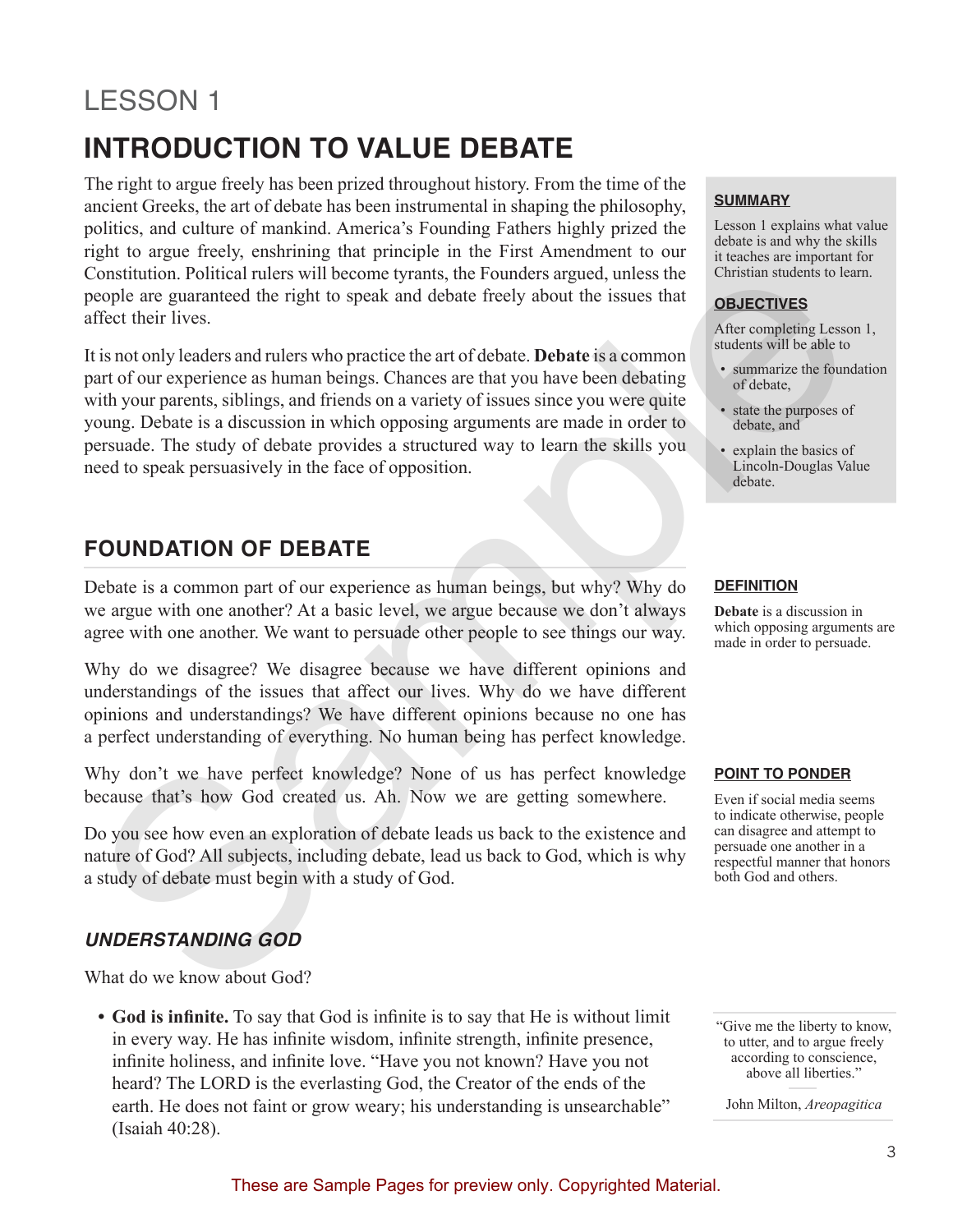### **TRUTHS ABOUT GOD**

- God is infinite.
- God is perfect.
- God is truth.
- God creates.
- God reasons.
- God speaks.
- **• God is perfect.** To say that God is perfect is to say that He is without flaw in every way. In both His nature (Matthew 5:48) and his ways (Psalm 18:30), God is perfect.
- **• God is truth.** God is the source and final judge of all truth, and He reveals that truth through His Word, the Bible (John 17:17). Consider what the Scriptures have to say about each person of the Trinity.
	- **God the Father:** "This God—his way is perfect; the word of the LORD proves true; he is a shield for all those who take refuge in him" (Psalm 18:30).
	- **God the Son:** "Jesus said to him, 'I am the way, and the truth, and the life. No one comes to the Father except through me'" (John 14:6).
	- **God the Spirit:** "When the Spirit of truth comes, he will guide you into all truth, for he will not speak on his own authority, but whatever he hears he will speak, and he will declare to you the things that are to come" (John 16:13).
- **• God creates.** "For by him all things were created, in heaven and on earth, visible and invisible, whether thrones or dominions, or rulers or authorities—all things were created through him and for him" (Colossians 1:16).
- **• God reasons.** Through the Scriptures, God has communicated His reasoning, knowledge, and wisdom to mankind. He even invites mankind to reason with Him. "Come now, let us reason together, says the LORD" (Isaiah 1:18). "Set forth your case, says the LORD; bring your proofs, says the King of Jacob" (Isaiah 41:21).
- **• God speaks.** Before humans even existed, God spoke (Genesis 1:3). As John says, "In the beginning was the Word, and the Word was with God, and the Word was God. He was in the beginning with God. All things were made through him, and without him was not anything made that was made" (John 1:1-3). **For the Father:** "This God—his way is perfect, the world of the LORE provis true; he is a shield for all those who take reduge in thin" (Psalm of a states).<br> **EXAMPLE SAMPLE PAGES FOR A SAMPLE PAGES** on the spirit of tra

### *UNDERSTANDING MAN*

Once we begin to understand truths about the God who created us, we can then turn our attention to understanding who we are.

**• Man is created in the image of God**. "So God created man in his own image, in the image of God he created him; male and female he created them" (Genesis 1:27). Mankind has therefore inherited some of God's characteristics including

### **TRUTHS ABOUT MAN**

- Man is created in the image of God.
- Man is limited.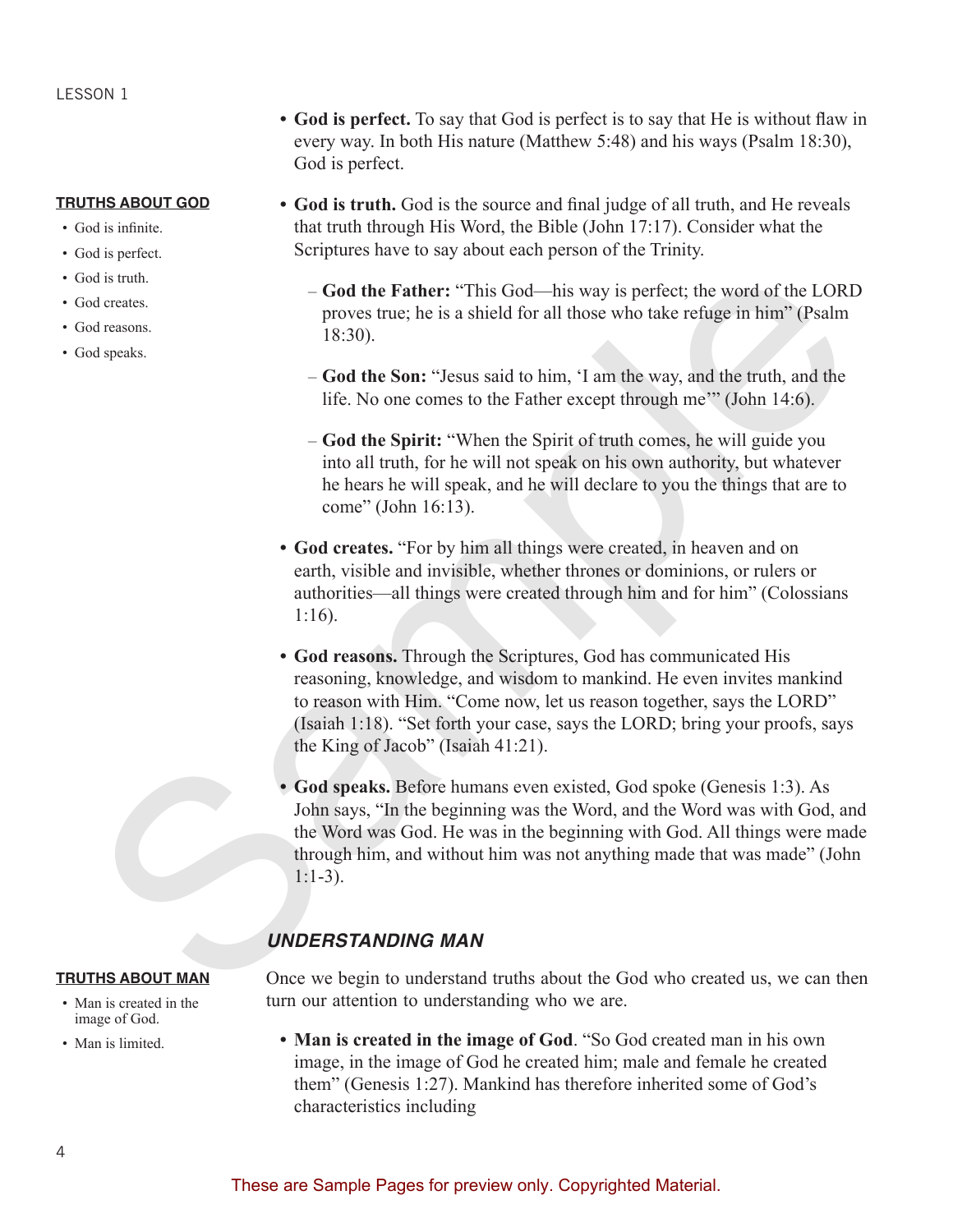- **The ability to reason.** God has given us the ability to think and reason. "But it is the spirit in man, the breath of the Almighty, that makes him understand" (Job 32:8-9).
- **The ability to speak.** God has designed us with the ability to communicate with Him and with each other (Genesis 2-3).
- **• Man is limited.** While God is unlimited, man is limited. God has no beginning and no end (Revelation 1:8), but man has a beginning (Genesis 1). God has no teacher (Isaiah 40:13), but we must discover and learn. God can do anything (Matthew 19:26), but we cannot control even basic things like our health or environment. As God said to Job:

"Have you commanded the morning since your days began, and caused the dawn to know its place, that it might take hold of the skirts of the earth, and the wicked be shaken out of it? Can you lift up your voice to the clouds, that a flood of waters may cover you? Can you send forth lightnings, that they may go and say to you, 'Here we are'?" (Job 38:12-13, 34-35).

Our limitations restrict our ability to reason and communicate. As the apostle Paul wrote in his letter to the Corinthians:

For we know in part and we prophesy in part, but when the perfect comes, the partial will pass away. When I was a child, I spoke like a child, I thought like a child, and I reasoned like a child. When I became a man, I gave up childish ways. For now we see in a mirror dimly, but then face to face. Now I know in part; then I shall know fully, even as I have been fully known (I Corinthians 13:9-12).

Until that day when we shall know fully and be fully known, we must do our best to develop and exercise the gifts God has given us to reason and communicate. We must humbly submit all of our thinking and speaking to the one source of absolute truth available to us: God's Word supernaturally revealed to us in Scripture. Although the Bible doesn't tell us everything that will ever happen or how every single thing in the universe works, where it speaks, it is authoritative. Everything we think and say should be in harmony with God's Word. • Man Is instraited. While Good is unitmuted, mean is limited. Good is no<br>independent of the page of the state of preview of the state of preview of the state of preview of the state of preview only. Good can do anything

# **PURPOSE OF DEBATE**

In light of the truth about God and man, why should we study debate? The purpose of debate is to develop skills that we can use in service to God. The study of debate develops critical thinking skills, reveals probable truth, and strengthens communication skills.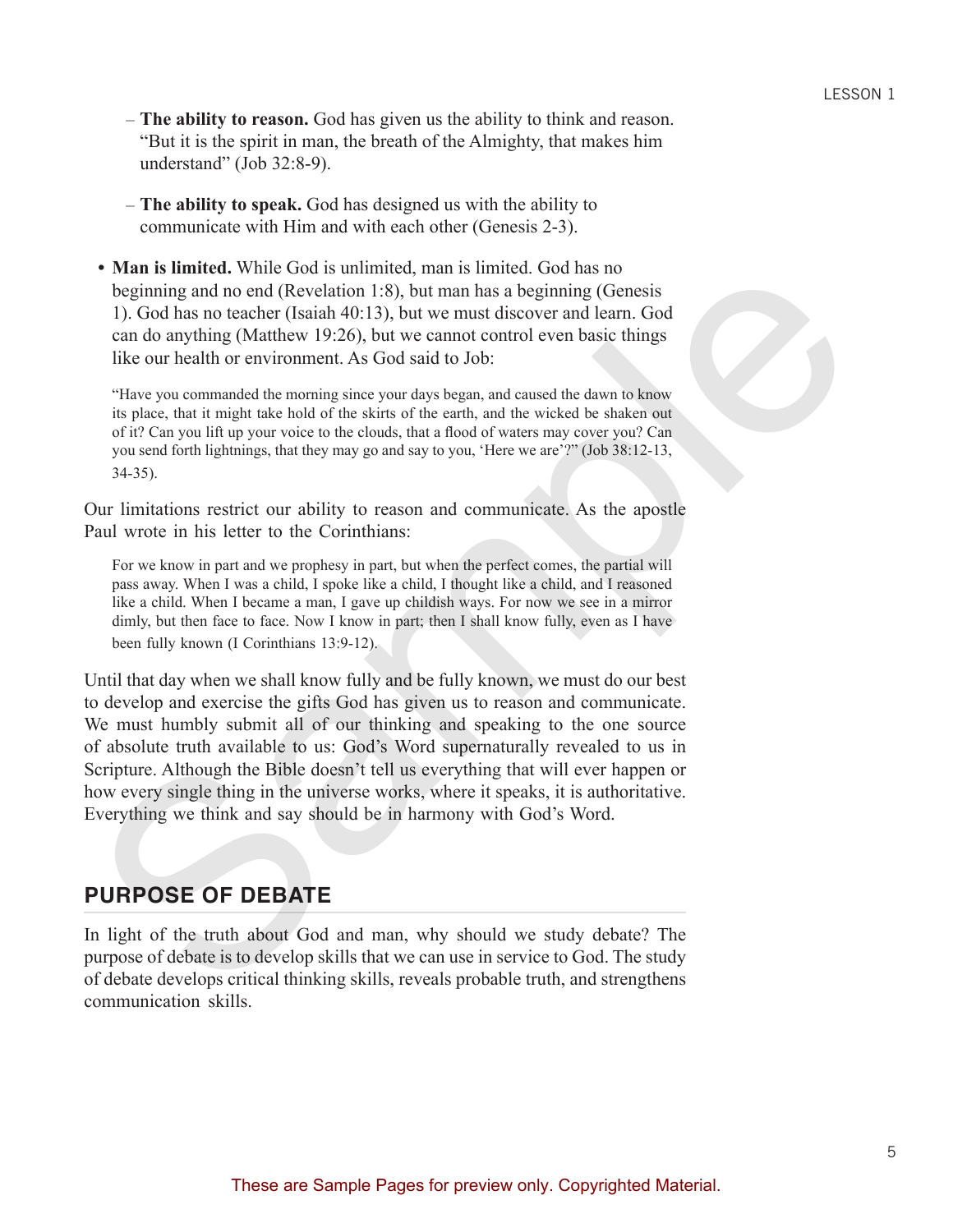### **WORDS TO LIVE BY**

"Do not be conformed to this world, but be transformed by the renewal of your mind, that by testing you may discern what is the will of God, what is good and acceptable and perfect" (Romans 12:2).

### **WORDS TO LIVE BY**

"Iron sharpens iron, and one man sharpens another" (Proverbs 27:17).

### **WORDS TO LIVE BY**

"A word fitly spoken is like apples of gold in a setting of silver." Proverbs 25:11



### **POINT TO PONDER**

When we lose the idea that logic and language are both gifts from God rather than systems man has created, the foundation of communication itself is lost.

### *DEVELOPING REASON*

First, the study of debate develops our critical thinking skills. Although God has granted us the ability to reason, He does not wave a magic wand over our minds, causing us to study issues, analyze arguments, and form conclusions. Instead, he expects us to be good stewards of the minds He has given us by actively disciplining and training our minds to think rightly (Romans 12:2, Ephesians 4:22-24, Philippians 4:8, Colossians 3:2, and 1 Peter 1:3). Through debate, we learn to ask penetrating questions, to research information, to analyze ideas, to construct a case, and to defend our positions.

# *REVEALING TRUTH*

The study of debate also reveals probable truth. Debate is based on the idea that probable truth can be discovered through argument. We take our observations and our logical opinions about those observations, and we cast them into the fiery furnace of a debate round to burn up the dross of bad ideas and reveal the gold of good ideas. Through debate, we discover which ideas are weak and which are strong. In the end, we are still left with probable rather than certain truths, but those truths have been strengthened by the clash of debate (Proverbs 27:17).

# *STRENGTHENING COMMUNICATION*

The study of debate strengthens our communication skills. God has granted us the ability to speak, but learning to communicate winsomely and effectively requires careful attention and practice. We must learn to say the right words, in the right way, at the right time. Godly communication can be used to share the gospel (Romans 10:14), to encourage others (Ephesians 4:29), to demolish lies (2 Corinthians 10:5), and to defend the weak (Proverbs 24:11, Isaiah 1:17).

Sadly, not everyone appreciates this God-centered view. In recent years, traditional logic and language have come under attack and are considered by some to be oppressive. Many deconstruct language and logic, labeling them as racist, homophobic, or sexist. You might wonder how a debate round could be conducted without logic and language, yet in 2014, a team from Towson University won the Cross-Examination Debate Association's national tournament by explaining that traditional debate was racist and proceeding to speak gibberish for the remainder of the round.<sup>1</sup> ("Resonation 252).<br>
(422-24), this physical states, Columestan 312, and 1 Peter 113). Through declines<br>
construct a case, and to defend our provisions. Its constraint information, to analyze victos,<br>
construct a case, and

When we lose the idea that logic and language are both gifts from God rather than systems man has created, the foundation of debate is lost.

<sup>1</sup> Kraft, Jessica Carew. "Hacking Traditional College Debate's White-Privilege Problem." *The Atlantic*, Atlantic Media Company, 13 May 2014, www.theatlantic.com/education/archive/2014/04/ traditional-college-debate-white-privilege/360746/.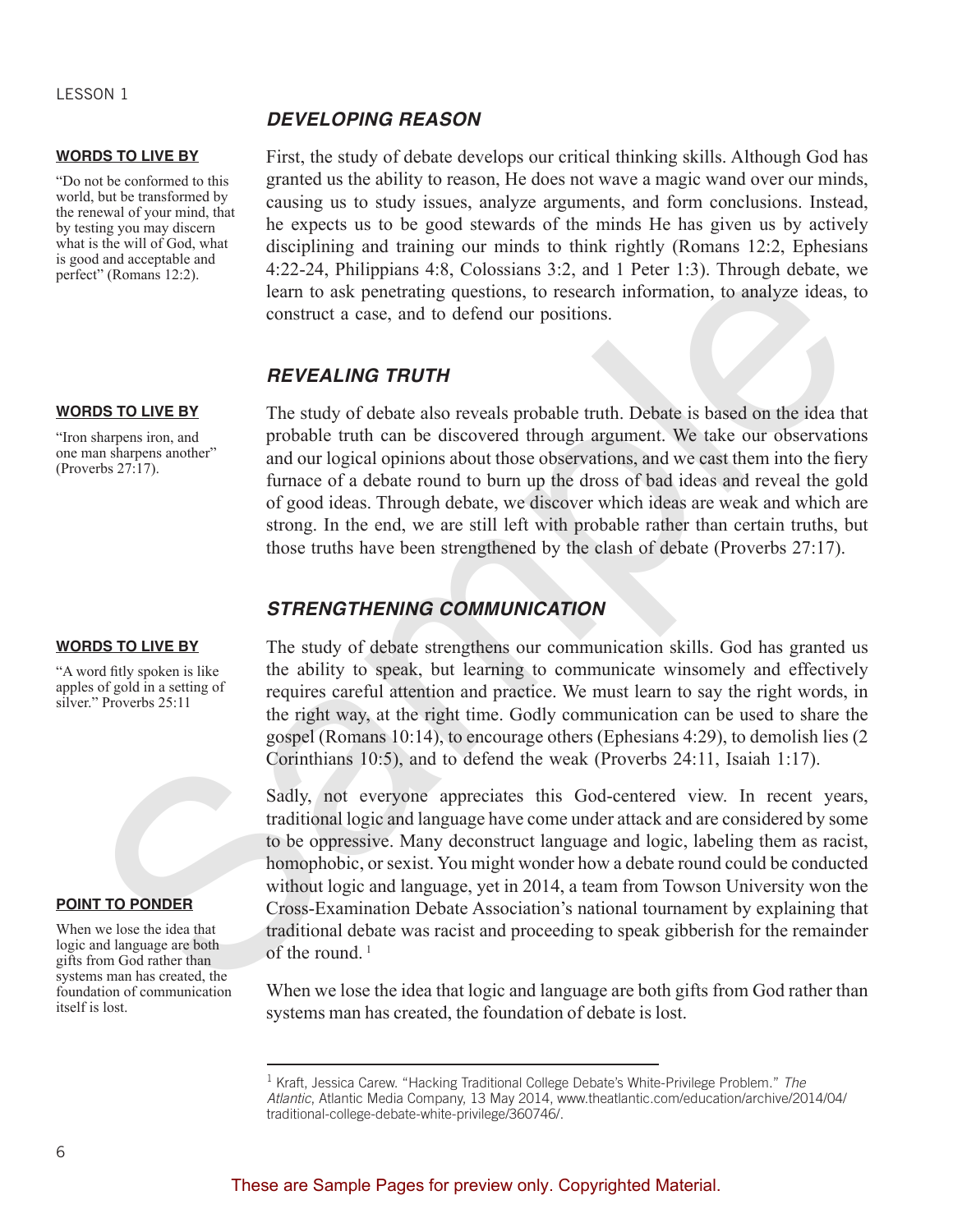When you keep God at the center of your debate endeavors, God will shape and mold you. He will develop your reasoning skills, enabling you to know and love Him with all your heart, soul, strength, and mind (Matthew 22:36-40). He will reveal truth, sanctifying you and setting you apart for his purposes (John 17:17), and He will strengthen your ability to communicate complex ideas in simple ways, equipping you to love your neighbor as yourself (Matthew 22:36-40).

The skills you learn in debate will allow you to serve the Lord in many ways. These skills will equip you to understand how others think, discuss timeless ideas, and stand up for truth, giving an answer for what and why you believe, even in the face of another's argument.

It is important to think of debate as learning a life skill, rather than playing a game. Debate practiced as a game tends to train speakers who can only communicate well with others who understand the rules of the game. Debate practiced as a life skill, on the other hand, tends to train speakers who can communicate with anyone regardless of others' knowledge of debate theory.

Keep your eye on the goal of learning a style of real-world communication that will make sense to the average person, rather than adopting sophisticated styles and strategies that only a debate expert could understand. The goal of playing a game is winning that game. The goal of learning a life skill is the practical and effective application of that skill in the real world. The real prize of debate is not winning the debate round but communicating effectively. In exits way cannot matched with allow you to serve the 1 ord now ways<br>These skills will equip you to understand how others think, discuss timeless ideas,<br>these skills will equip you to understand how others think, discus

# **BASICS OF VALUE DEBATE**

**Academic debate** is a structured style of argumentation that follows a certain format and rules, provides feedback from a judge, and achieves an educational purpose. Academic debate styles include policy debate, value debate, parliamentary debate, mock trial, and moot court. This text deals exclusively with value debate.

**Value debate** examines the values that drive decision-making. Unlike policy debate which asks debaters to consider how to solve a policy problem, value debate challenges debaters to consider why we should make a choices.

Your parents might say, "We should set aside every Friday night as family night." Why? We should set aside every Friday night as family night because we value quality time.

A business might say, "We should train our employees to serve our customers cheerfully." Why? We should we train employees to serve customers cheerfully because we value customer satisfaction.

Value debate will challenge you to answer the question Why? and to justify why your value is more important than others'.

### **POINT TO PONDER**

Think of debate as learning a life skill, rather than playing a game. The real prize is not winning a debate round but learning skills that will last a lifetime.

### **DEFINITION**

**Academic debate** is a structured style of argumentation that follows a format and rules, provides feedback from a judge, and achieves an educational purpose.

### **DEFINITION**

**Value debate** examines the values that drive decision making.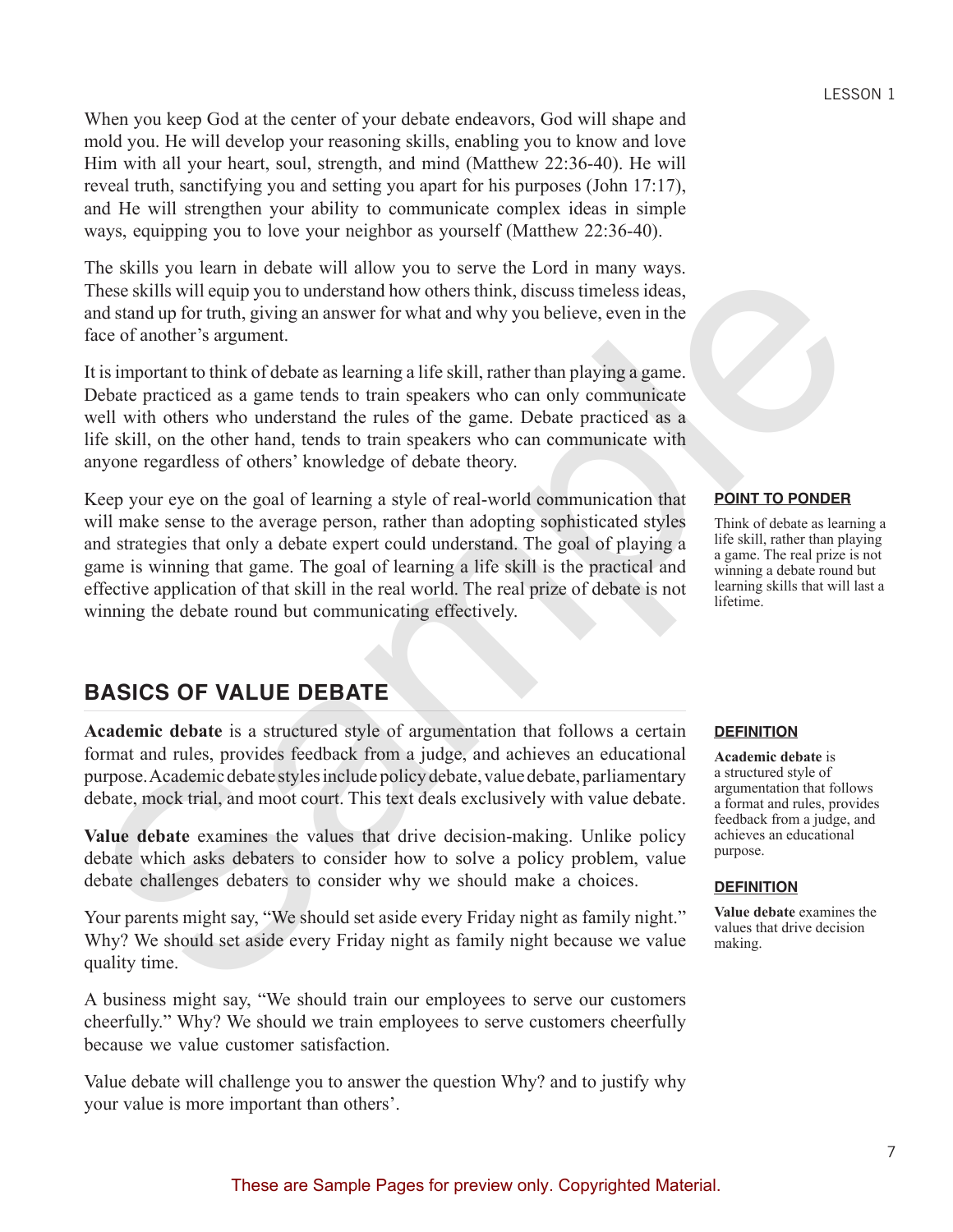### **DEFINITION**

A **resolution** is a proposition which the affirmative team affirms and the negative team negates.

### **RESOLUTIONS**

- *1.Resolved: When in conflict, governments should value fair trade above free trade.*
- *2.Resolved: Affirmative action is justified in the United States.*
- *3.Resolved: Democracy is overvalued by the United States government.*

# **DEFINITION**

The **Lincoln-Douglas debate format** is one-onone debating, named after the famous 1858 debates between Stephen Douglas and Abraham Lincoln.

### *RESOLUTION*

Every debate begins with a resolution. A **resolution** is a proposition which the affirmative team affirms and the negative team negates. In value debate, the resolution is a proposition of value.

Consider the examples of NCFCA resolutions to the right. Each begins with the word Resolved as if these statements are being formally given in front of a legislature or governing body. Thus, the debate topic is called the resolution.

Resolutions are worded in a certain direction so that the debaters in the round will have clearly defined sides. In the first example to the right, the affirmative speaker must argue that when in conflict, governments should value fair trade above free trade, while the negative team must argue that when in conflict, governments should not value fair trade above free trade.

# *OBJECTIVE*

Debate is by nature a persuasive activity. Your overall objective is to persuade the judge to either affirm or negate the resolution. When thinking about persuasion, it is helpful to consider what barriers need to be overcome in order to persuade a person to your point of view. You can think of these barriers as questions that the judge may have before being willing to vote for you. Most judges will have these two basic questions at the beginning of a value debate round:

- 1. *What* does the resolution mean? (Definition)
- 2. *Why* should it be affirmed or negated? (Justification)

It is your job to answer these two questions. To define the resolution, you'll explain the terms, the actors, and the conflict in order to ensure meaningful debate.

To justify your position, you'll propose a value which ought to drive decisionmaking. Then you'll explain why your value is superior and how your position achieves it. Finally, you'll provide examples which demonstrate your value in action.

# *FORMAT*

The **Lincoln-Douglas debate format** is one-on-one debating named after the famous 1858 debates between Senator Stephen Douglas, an Illinois Democrat, and his Republican challenger for the United States Senate, Abraham Lincoln. The two orators staged a series of debates on the controversial topic of slavery, discussing to what extent it would be allowed in the western territories of our country. Many orators have been inspired by these debates, especially by Lincoln's strong pleas to end slavery for moral reasons. **OLUCER**<br>
Note that the second that the second that the second that the second the second the second the second three second to the second the second three second three second to the second the second three second to the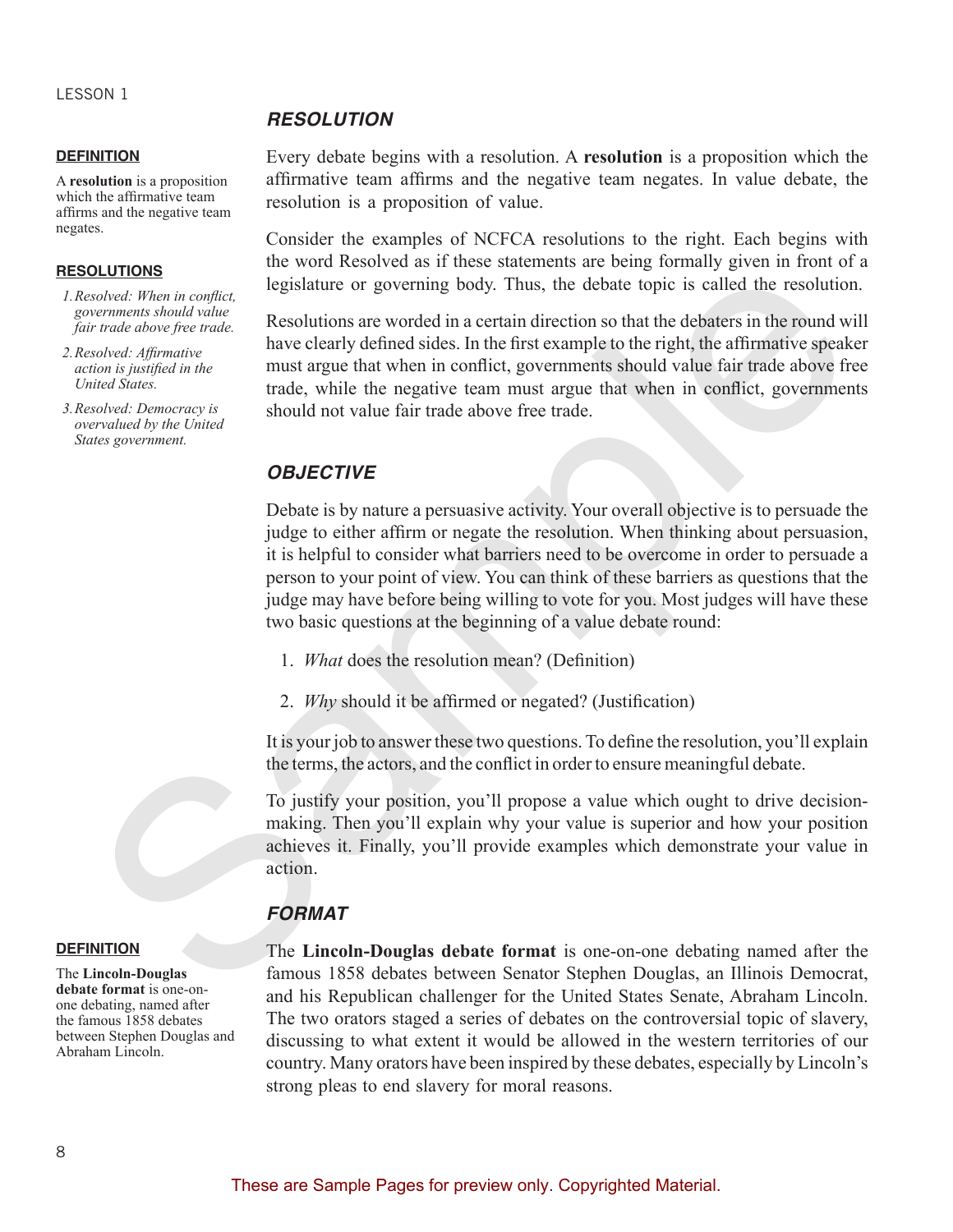Just as Lincoln and Douglas faced each other on platforms of the past, today's Lincoln-Douglas debaters face one another in a debate round which consists of five speeches, two cross-examinations, and preparation time:

| Affirmative Constructive (AC)      | 6 minutes |
|------------------------------------|-----------|
| Negative Cross-Examination (CX)    | 3 minutes |
| Negative Constructive (NC)         | 7 minutes |
| Affirmative Cross-Examination (CX) | 3 minutes |
| 1st Affirmative Rebuttal (1AR)     | 4 minutes |
| Negative Rebuttal (NR)             | 6 minutes |
| 2nd Affirmative Rebuttal (2AR)     | 3 minutes |
|                                    |           |

Preparation time (each team) 3 minutes

**Constructives** are speeches that construct or build arguments. **Rebuttals** are speeches which refine or refute arguments made during the constructives. **Crossexaminations** allow the debaters to ask and answer each others' questions. The speeches are commonly referred to by their abbreviations given above.

While the affirmative speaks three times and the negative only speaks twice, the total time allotted to each side is the same. The affirmative speaker has two opportunities to respond to negative arguments in the first and second affirmative rebuttals. The negative also has two chances to respond to affirmative arguments in the negative constructive and rebuttal.

In addition to speaking time, each team receives a total of three minutes to prepare for speeches. This time is frequently called prep time. The negative team may take its prep time before the NC and the NR. The affirmative team may take its prep time before the 1AR and the 2AR. Prep time may be taken in whatever increments the debater wishes, understanding that each team has only 3 minutes of prep time for the entire round. For example, the negative team could take 2 minutes of prep time before the NC and 1 minute before the NR. The affirmative team could take 30 seconds of prep time before the 1AR and 2 minutes 30 seconds before the 2AR. Negative Constraintien (CX) 3 minutes<br>
Negative Constructive November (CX) 3 minutes<br>
1 a Affilmumitive Rebuttal (1AR) 4 minutes<br>
1 a Affilmumitive Rebuttal (1AR) 4 minutes<br>
Sample Pages for stellar (1AR) 5 minutes<br>
Sampl

### **DEFINITION**

**Constructives** are speeches which build arguments.

### **DEFINITION**

**Rebuttals** are speeches which refine and refute arguments already presented in the constructives.

### **DEFINITION**

**Cross-examinations** allow the debaters to ask and answer each others' questions.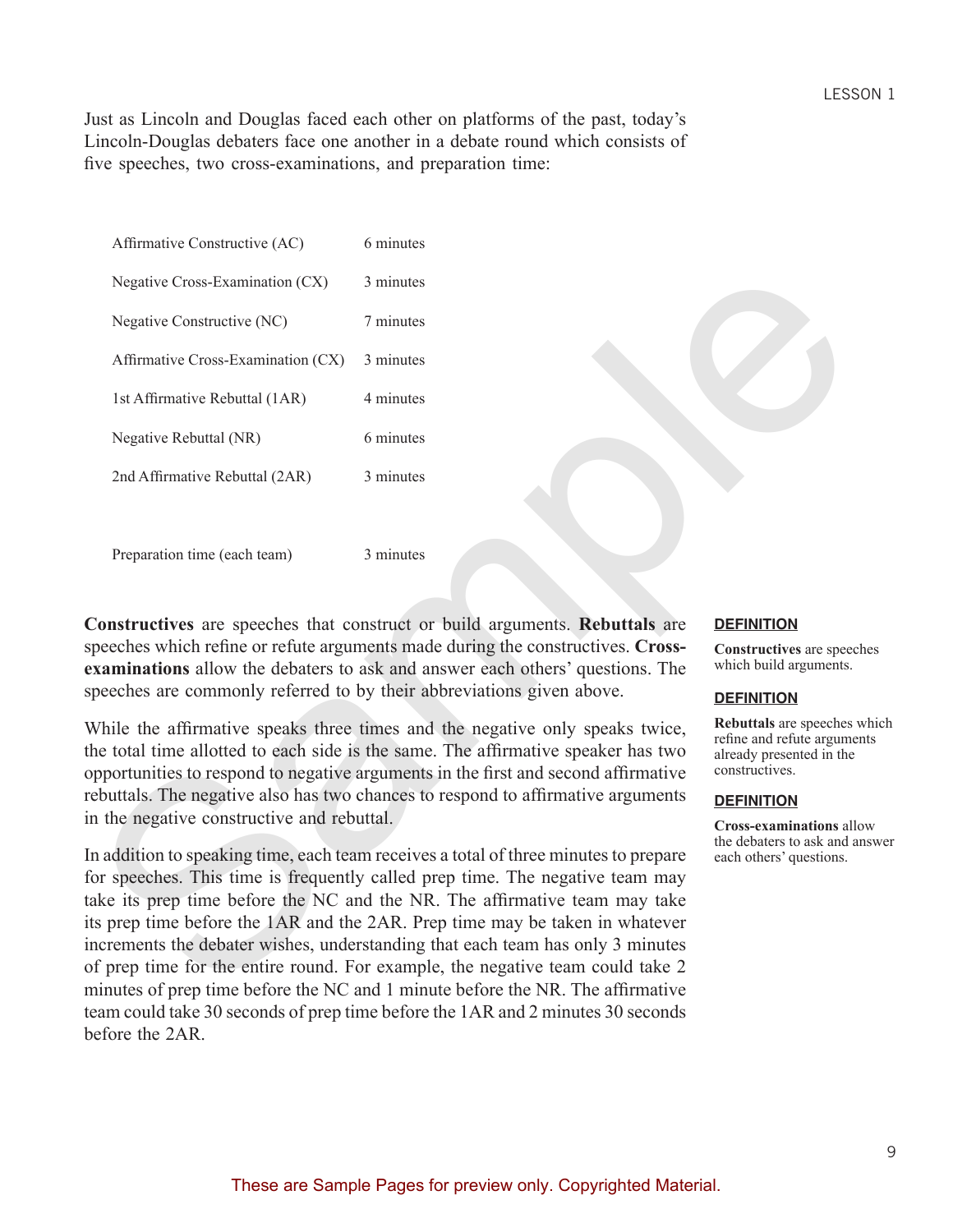# *ROUND*

When people talk about "the debate round," they mean one individual debate between two people. You might be the affirmative speaker or the negative speaker in the debate round. One complete debate round is outlined on the previous page and takes a total of about 40 minutes to complete.

# *TOURNAMENT*

A debate tournament is a series of rounds, typically six preliminary rounds followed by elimination rounds. Every debate team at the tournament competes in the preliminary rounds. Teams with the best records then go on to compete in single-elimination rounds to determine who is the best team at the tournament. More about debate tournaments is explained in Lesson 12.

Each team debates both affirmative and negative sides during the preliminary rounds. With six preliminary rounds, that means you would be affirmative three times and negative three times. This practice allows you to understand all sides of an issue as well as learn the full set of skills debate has to offer.

# *BALLOT*

One of the valuable experiences of academic debate is receiving evaluations and feedback from a volunteer judge. Every round, at least one judge will fill out a ballot to evaluate: 1) who won the arguments presented in the round and 2) who was the best speaker in the round. At a debate tournament, separate awards are given to the person who won the most rounds and the person who accumulated the most speaker points during the tournament. A sample ballot is on page 245. You will also notice an area for comments so that the judge can explain the decision and give any other helpful feedback. More about judging is explained in Lesson 12. **TOURNAMENT**<br>
A debate contament is a series of rounds, typically six preliminary round<br>
A debate contament is a series of rounds by the best cachan at the fournament connect<br>
in the preliminary rounds. Teams with the bes

# *CHALLENGES*

The first year in debate can be challenging. Expect it. Welcome it.

As you start your journey into the art of debate, be patient with yourself. Recognize that you are learning new debate terminology which is like learning a foreign language. On top of that, you're learning to understand complex value questions that the greatest philosophers have contemplated for centuries.

Hang in there. Keep the goal of learning life skills in mind as you go through the learning process. Many, many students have started just where you are and have gone on to successfully learn the communication skills that are helping them make a real difference for Christ in the world around them. Many of those



A sample ballot is on page 245.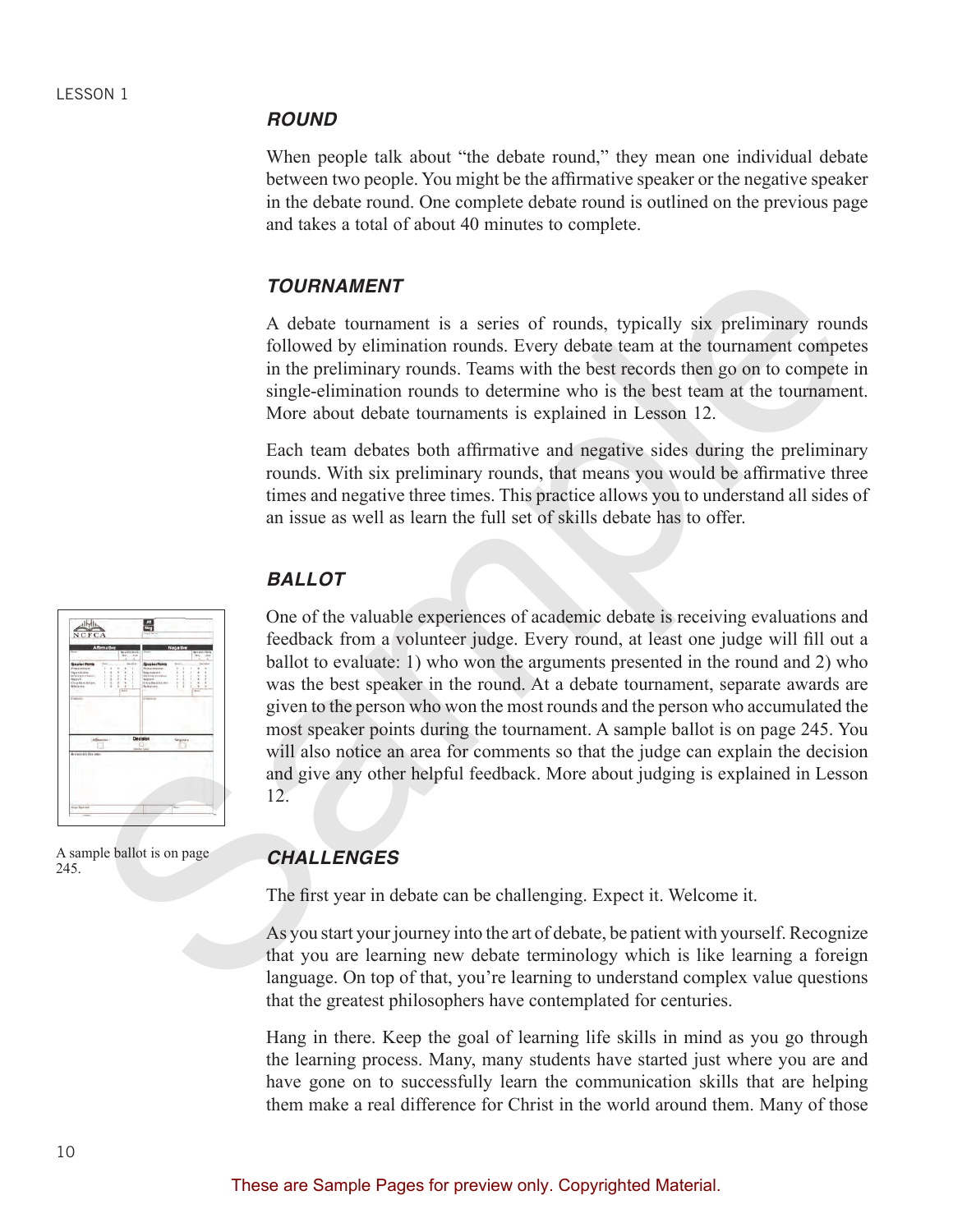students have been scared of public speaking, have hated doing research, or have wished the ground would open up and swallow them in the middle of a debate round (the author of this book included). Yet if all of them could speak personally to you today, they would tell you that learning debate is worth it.

The rewards of debate may not come quickly, but when they come, they are definitely worth the wait. Your newfound ability to reason, to understand the issues of our day, and to communicate with others will give you a confidence that God will use to reach others and change lives. Welcome to the journey!

# **TERMS TO KNOW**

- debate
- academic debate
- value debate
- resolution
- Lincoln-Douglas debate format
- constructives
- rebuttals
- cross-examinations

# **DISCUSSION QUESTIONS**

- 1. Explain the foundation of debate.
- 2. Why should a Christian student learn debate?
- 3. What types of skills does the study of debate develop?
- 4. What is the job of the affirmative debater? The negative debater?
- 5. In order to persuade the judge, what two questions should every value debater answer? Siesco for day, and to communicate with others and change lives. We loome to the journey!<br>
TERMS TO KNOW<br>
These to lead of the preview of the preview of the primary<br>
TERMS TO KNOW<br>
These constructives<br>
These constructives<br>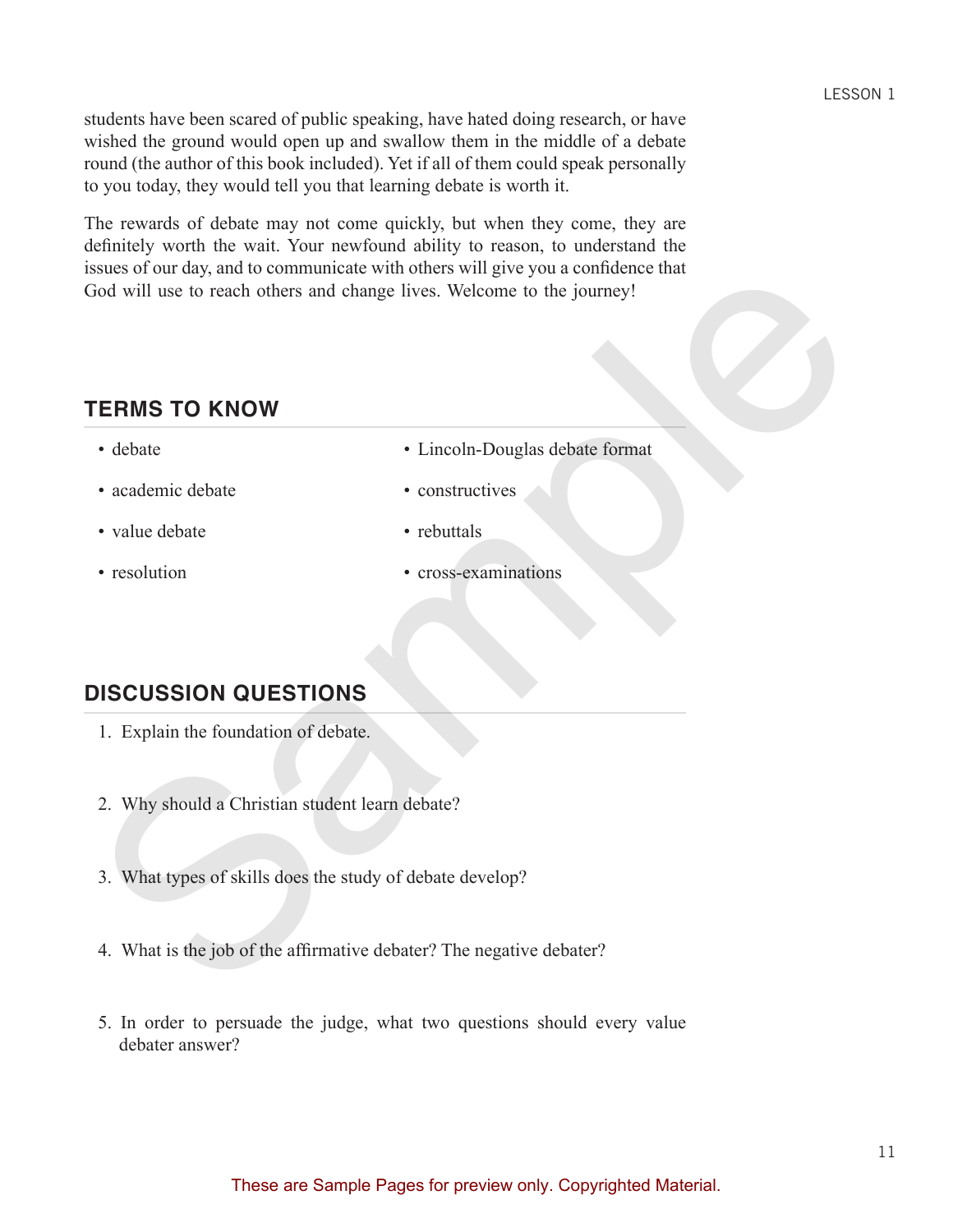- 6. Explain the purpose of each of the three types of speeches in a debate round.
- 7. What do you personally hope to gain from your study of debate?

# **HOMEWORK ASSIGNMENT**

# *ALL STUDENTS*

- Read Lesson 2.
- Be prepared to answer the discussion questions.
- Be prepared for a Lesson 2 Terms to Know quiz.

# *EXPERIENCED STUDENTS*

- Begin general research on the resolution and be prepared to share your findings at the next meeting. Seek to answer these questions: HOMEWORK ASSIGNMENT<br>
4LL STUDENTS<br>
• Read Lesson 2.<br>
• Re prepared to answer the discussions guestions.<br>
• Re prepared for a Lesson 2 Terms to Know quiz.<br>
EXPERIENCED STUDENTS<br>
• Regin general research on the resolution an
	- 1. What do the terms of the resolution mean?
	- 2. Where is the conflict in this resolution?
	- 3. What reasons are there for affirming the resolution?
	- 4. What reasons are there for negating the resolution?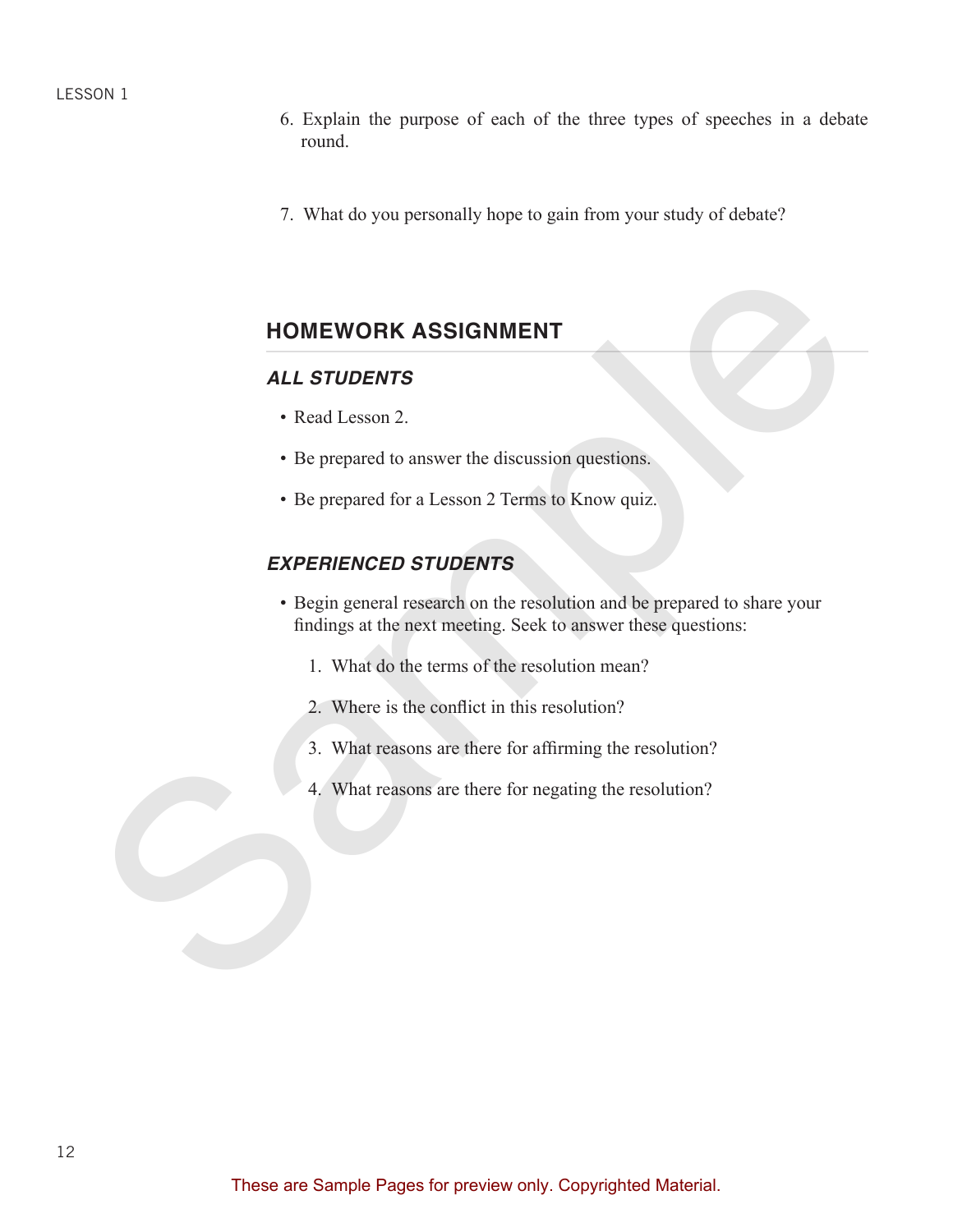# LEARNING LOGIC 1 **INTRODUCTION TO LOGIC**

The most important tool in a value debater's toolbox is logic. The substance of value debate is argument, and logic is the tool you need both to construct your arguments and analyze your opponent's arguments. A student of debate must also be a student of logic.

*Webster's 1828 Dictionary* gives this definition of logic:

**Logic** is the art of using reason well in our inquiries after truth, and the communication of it to others. … Correct reasoning implies correct thinking and legitimate inferences from **premises**, which are principles assumed or admitted to be just. Logic then includes the art of thinking, as well as the art of reasoning. The purpose of logic is to direct the intellectual powers in the investigation of truth and in the communication of it to others.

There are several principles we can glean from this definition.

- Logic is the art of reasoning well.
- Logic involves correct reasoning and correct thinking.
- The first purpose of logic is to discover truth.
- The second purpose of logic is to communicate truth to others.

The world is in desperate need of people who love God with all of their hearts and know how to reason well with all of their minds. The world needs those same people to discover, investigate, and communicate truth! One of the greatest benefits of debate is learning how to use correct thinking skills to discover truth, reasoning skills to understand truth, and communication skills to share that truth.

Keep in mind we have only discovered logic, not invented it. Logic exists because God created our world in an orderly way and created us in His image as rational beings. Thus, when we define logic and the rules that govern its practice, we are really just discovering and using what God created for us to discover and use.

It is also important to understand the limits of human logic. Our ability to reason well is limited by the fact that we are fallen creatures whose minds have been marred by sin. Unlike our omniscient God, we have limited brain capacity. Unlike our omnipresent and eternal God, our human thought is limited by space and time. Nevertheless, we can exercise and develop our minds, and we should endeavor to make the most of what God has given to us by being wise stewards of our minds. We between *x* 1628 *Dictionary* gives this definition of logic:<br> **Legic is the art of computers for preview only the computers for preview only. The preview of preview only. The preview only and control to be in the compu** 

### **POINT TO PONDER**

"Histories make men wise; poets, witty; the mathematics, subtle; natural philosophy, deep; moral, grave; logic and rhetoric, able to contend." – Sir Francis Bacon

### **DEFINITION**

**Logic** is the art of using reason well in our inquiries after truth, and the communication of it to others.

### **DEFINITION**

A **premise** is a principle assumed or admitted to be true.

### **POINT TO PONDER**

An inference is another word for a conclusion.